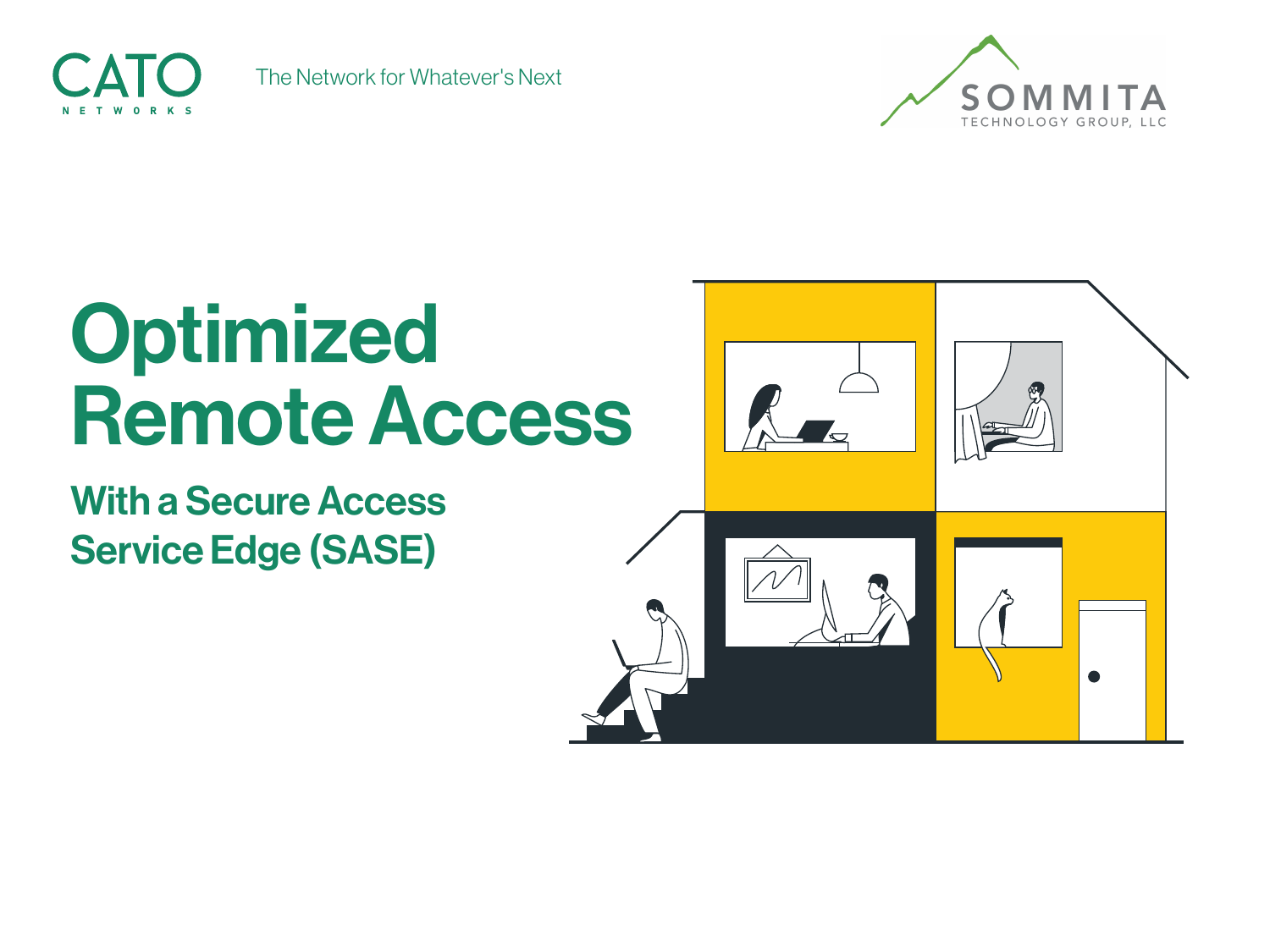### **Secure Remote and Mobile Access: The Challenges**

When providing remote access to business applications, companies face two basic challenges:

Optimizing access for the remote workforce, which needs to conduct business from anywhere Optimizing access for the remote workforce, which<br>needs to conduct business from anywhere



Controlling and securing access to business applications in physical or cloud datacenters, or to public cloud applications, such as Office 365.



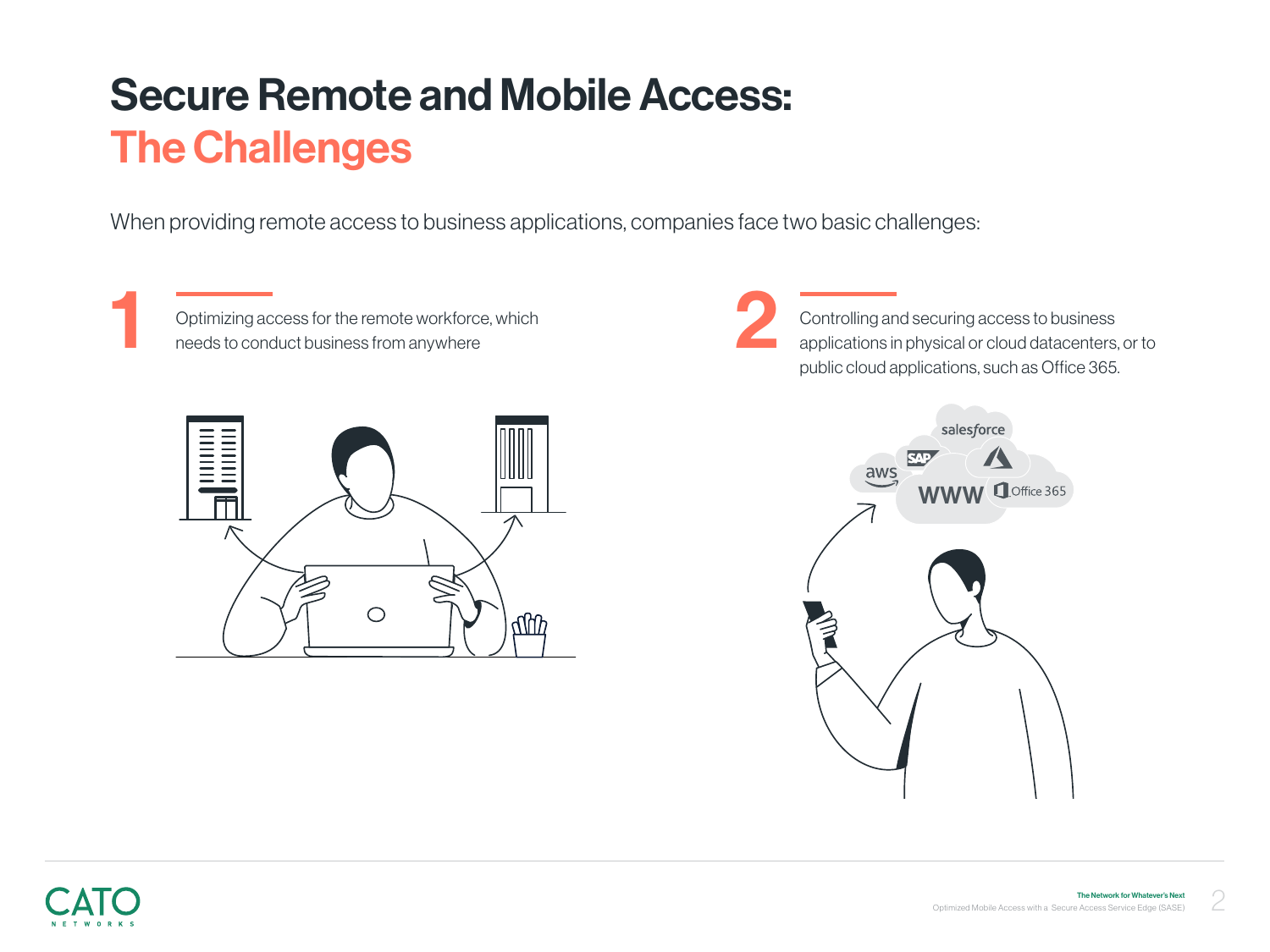#### Use Case #1

#### **Remote access to Physical Datacenters**



Remote users need regional or global access to applications hosted in datacenters. Traditionally, they accessed applications by running VPN clients on their remote devices and connected to VPN concentrators or datacenter firewalls. When remote users entered the network through remote locations, they would have to traverse the MPLS or Internet VPN to the servers in the datacenter.

Since VPN access is done entirely over the public Internet, users are exposed to erratic Internet routing with its significant *latency and packet* loss. These factors can severely degrade the application experience, frustrating users and hampering their productivity.



Furthermore, once authenticated, traditional VPN solutions enable users to access a whole network. This means that **hackers may be one password** away from getting an unrestricted foothold on the network.

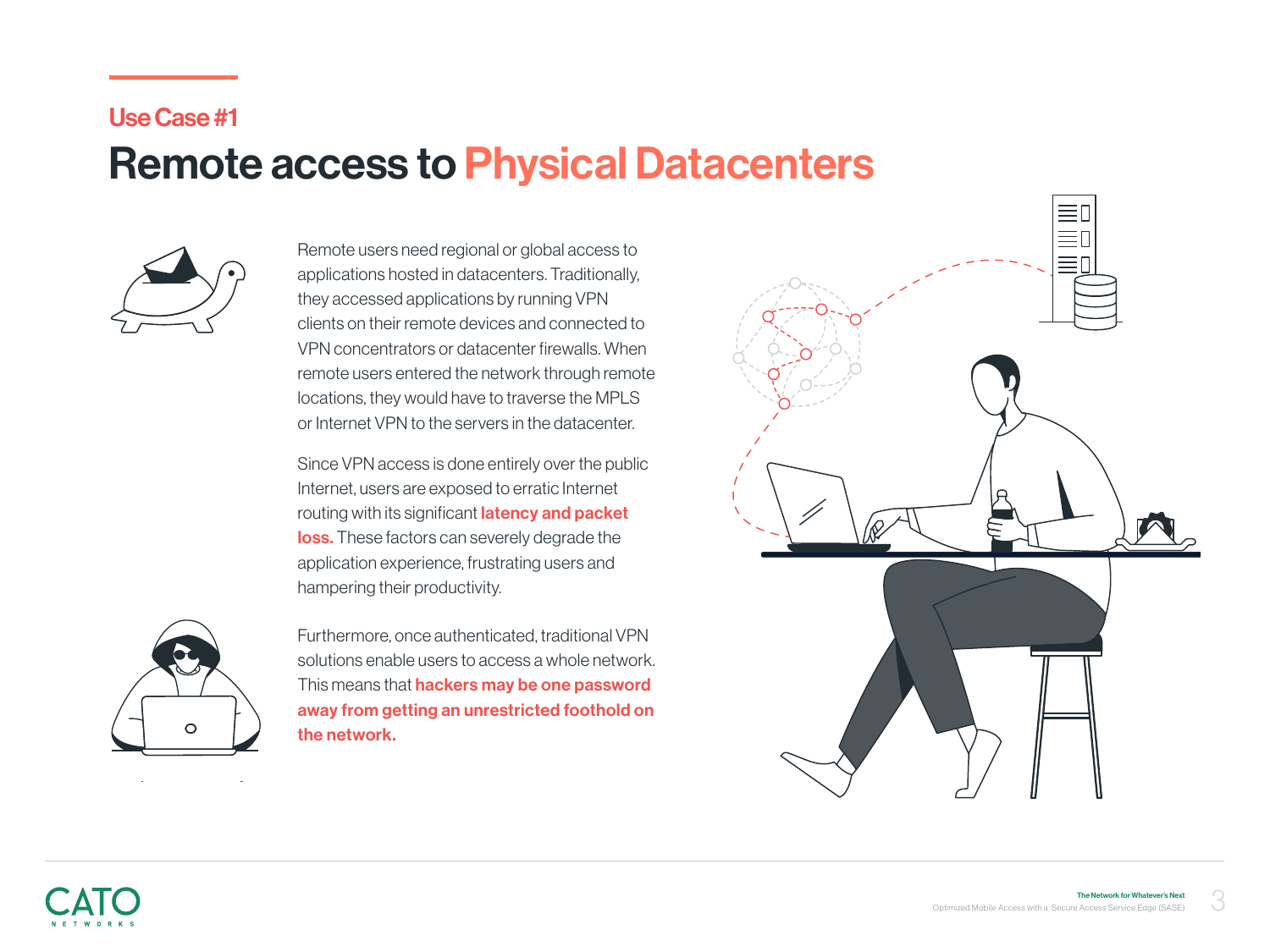#### Use Case #2

#### **Remote Access to Cloud Datacenters**

While similar in concept to physical datacenters, cloud datacenters pose new networking and security challenges for fixed and mobile users.

Legacy WAN architectures that backhauled traffic to a physical datacenter, need to incorporate the datacenter's split into physical and cloud datacenter(s), sometimes hundreds of miles apart. None of the obvious solutions are sufficient.

Continuing to forward the traffic from the physical datacenter and then onto the cloud datacenter leaves datacenter-bound and mobile user traffic subject to the erratic routing of the Internet while adding latency due to the "trombone effect."

Cloud interconnect services, such as DirectConnect for Amazon Web Services (AWS) and ExpressRoute for Microsoft Azure, provide direct connections from physical datacenter to the cloud. But **remote users** remain subject to Internet performance while site- and user-traffic are subject to tromboning.

Allowing remote users direct access to the cloud is equally ineffective. It eliminates tromboning, but leaves users subject to Internet performance. In addition, direct access bypasses the corporate network security stack, requiring the deployment of new cloud-based security solutions.

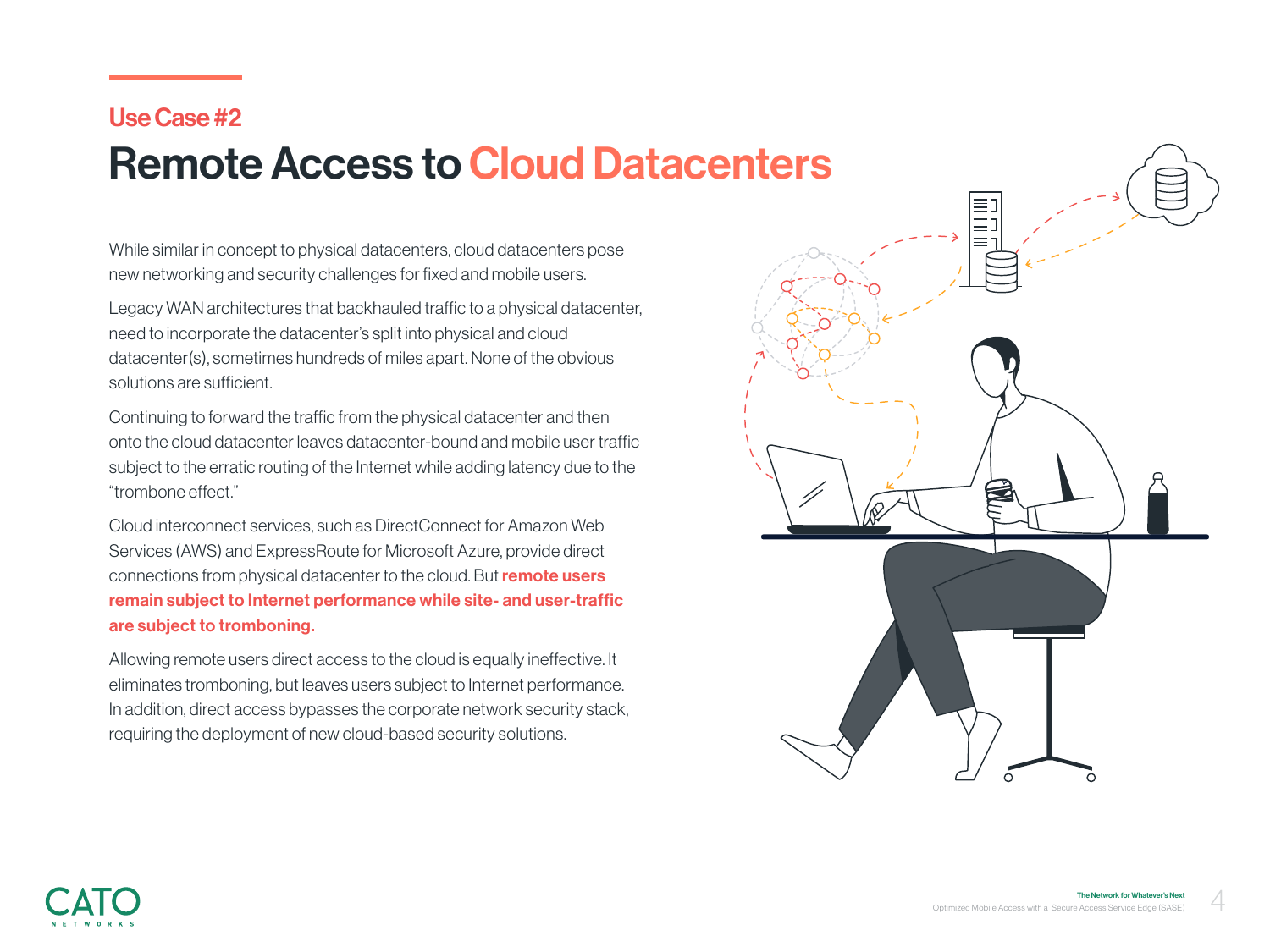#### Use Case #3

#### **Remote Access to Cloud Applications**

Office 365



Accessing cloud applications (SaaS) introduces even more nuances. Cloud apps are outside of IT control so WAN optimization capabilities cannot be extended into the application provider's datacenter. Yet users need to access cloud application instances. Take an SFDC instance located within a specific region. All users, regardless of location, must access that instance and face the same connectivity challenges as they would if accessing the company's data center.



Network security is even harder to implement. Traditional network security relies on a "line of sight" into the traffic to inspect and secure it. But as with direct cloud access bypasses the corporate network security mobile access to cloud datacenters, direct mobile-tostack. Companies again face a tough choice: either force backhauling of mobile Internet traffic to the datacenter, which adds latency and degrades the user experience, or increase costs by deploying a cloud-based security point solution  $-$  such as a SWG or CASB  $-$  to intercept and inspect all mobile traffic to the cloud.

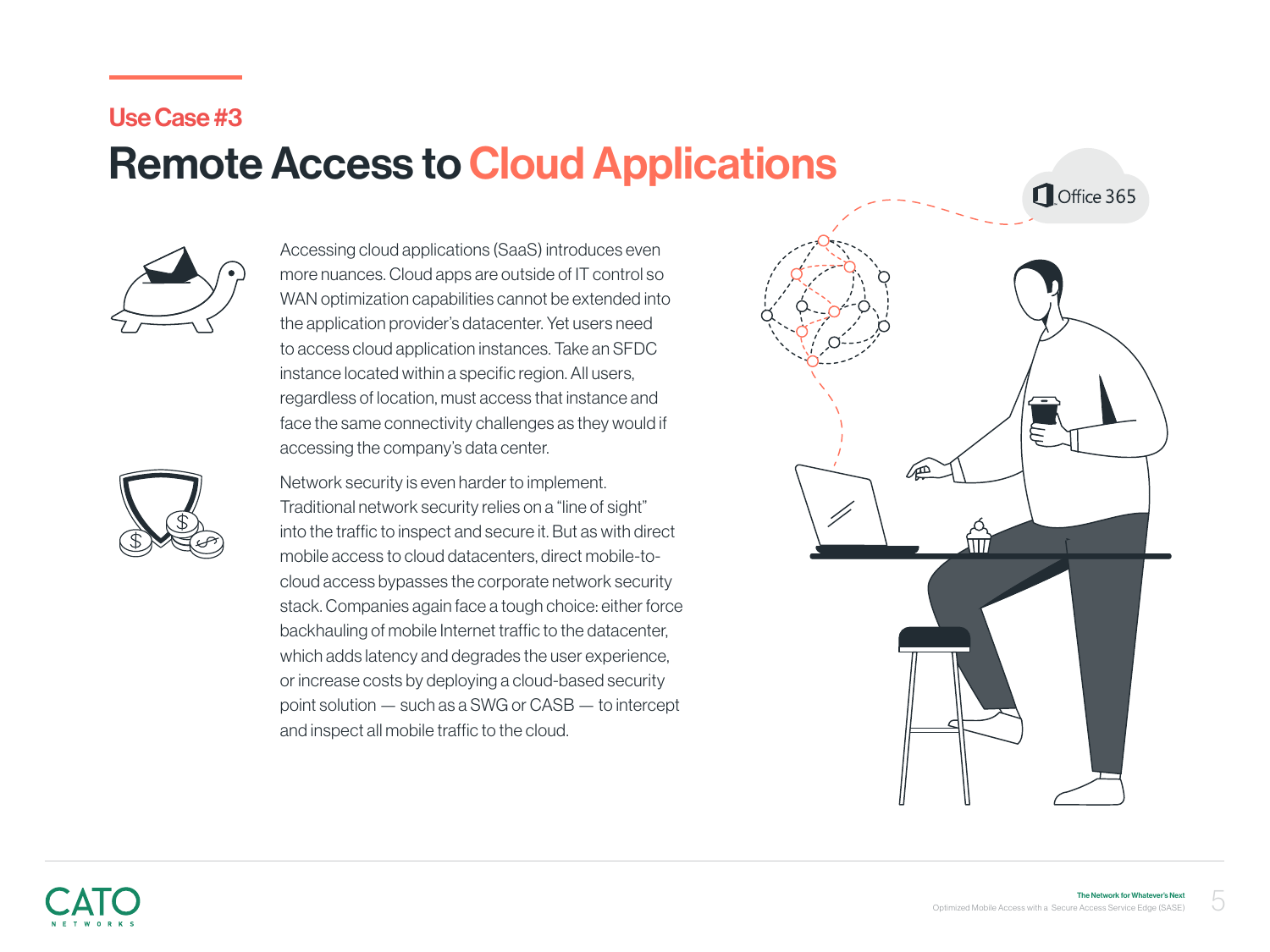### **WAN Transformation Takes on Remote Access Optimization**

Historically, mobility was never a "WAN issue." After all, remote users connected to firewalls to access applications in the company datacenter, not to the WAN. The WAN connected only physical locations — headquarters, branch offices, manufacturing plants, project sites, and the like. But with mobility being the rule, not the exception, separating the two no longer makes sense. Mobility and the cloud are essential to how we work. Any WAN transformation project must account for both of them.



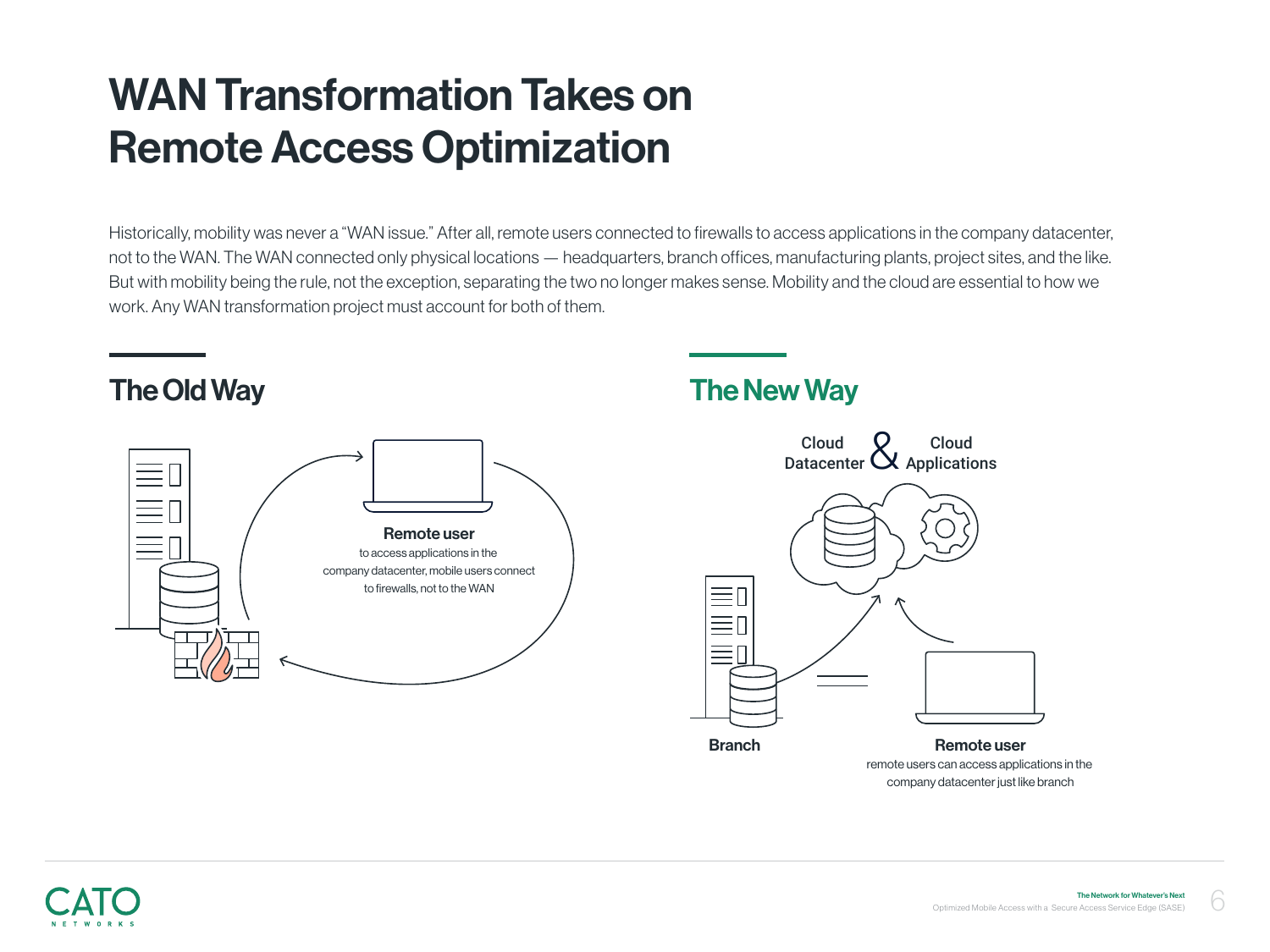### **Secure Access Service Edge (SASE)** platforms optimize remote access by design

A SASE platform has a multitenant WAN backbone built from globally dispersed points of presence (PoPs) that are fully meshed, creating a private and optimized global overlay. Edge resources - including physical locations, cloud datacenters, and remote users — establish secure tunnels to the nearest PoPs using IPsec the to the to traffic to the to traffic to the to the traffic to the set are accessed by routing traffic to the closest PoP as measured by latency and loss.

The SASE's cloud network is a full replacement for traditional VPN solutions. By running mobile client or with clientless browser access, the mobile device finds and connects to the nearest PoP. The user authenticates using multi-factor authentication. Once connected to the PoP, the user is part of the virtual enterprise WAN and can access any authorized application.

With its global, SLA-backed backbone, the SASE's cloud network connects remote users to both physical and cloud datacenter resources anywhere in the world without the erraticness of the Internet middle mile. And since the IP ranges of both the physical datacenter and the cloud datacenters are visible on the WAN to authorized users, an optimal direct path can be calculated. avoiding tromboning. Gone are the chokepoints and backhauling that undermined mobile user performance.

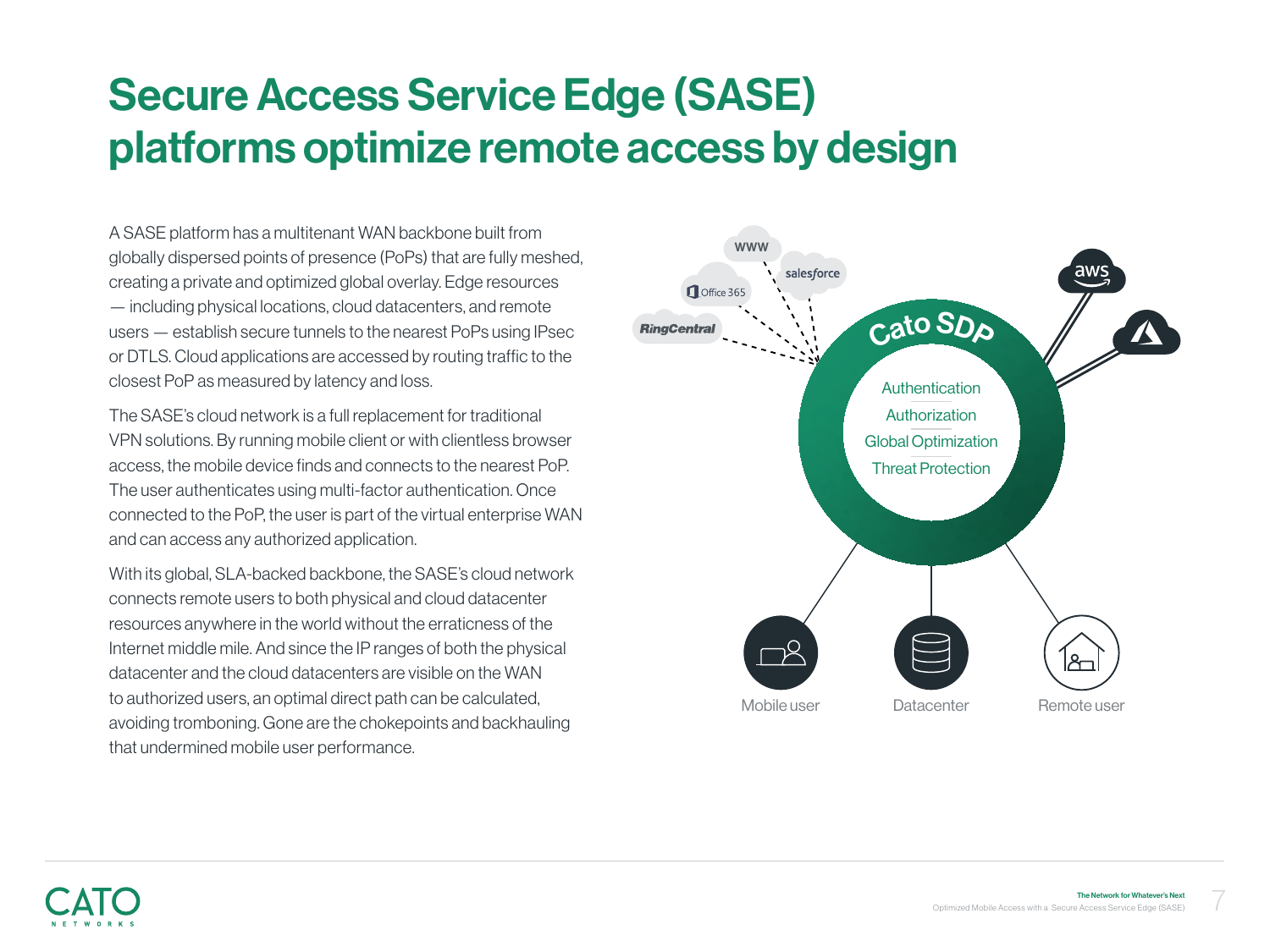#### **Remote Access as a Business Continuity Strategy**

Extreme weather conditions and global health crisis have taught enterprises that allowing all their employees to work remotely all the time has become a critical pillar of their BCP (business continuity plans).

Legacy VPN solutions are designed to enable access for a subset of users over short periods of time. They are not designed for 24x7 access to all users that may be needed in such business continuity scenarios.

A SASE-based remote access solution has the exact characteristics to overcome such limitations. Provided from a globally distributed, highly scalable cloud platform, it enables continuous access to all employees in the office, on the road, or at home.

The costs associated with the scale and redundancy needed to support BCP with traditional VPN solutions are significantly higher compared to a SASE platform. With legacy solutions, appliances will need to be big enough to support all employees and redundant to guarantee availability in case one of them fails or get disconnected. In comparison, a SASE is able to serve any number of users, anytime, anywhere in the world, and has high-availability built in, offering BCP at a significantly lower cost.



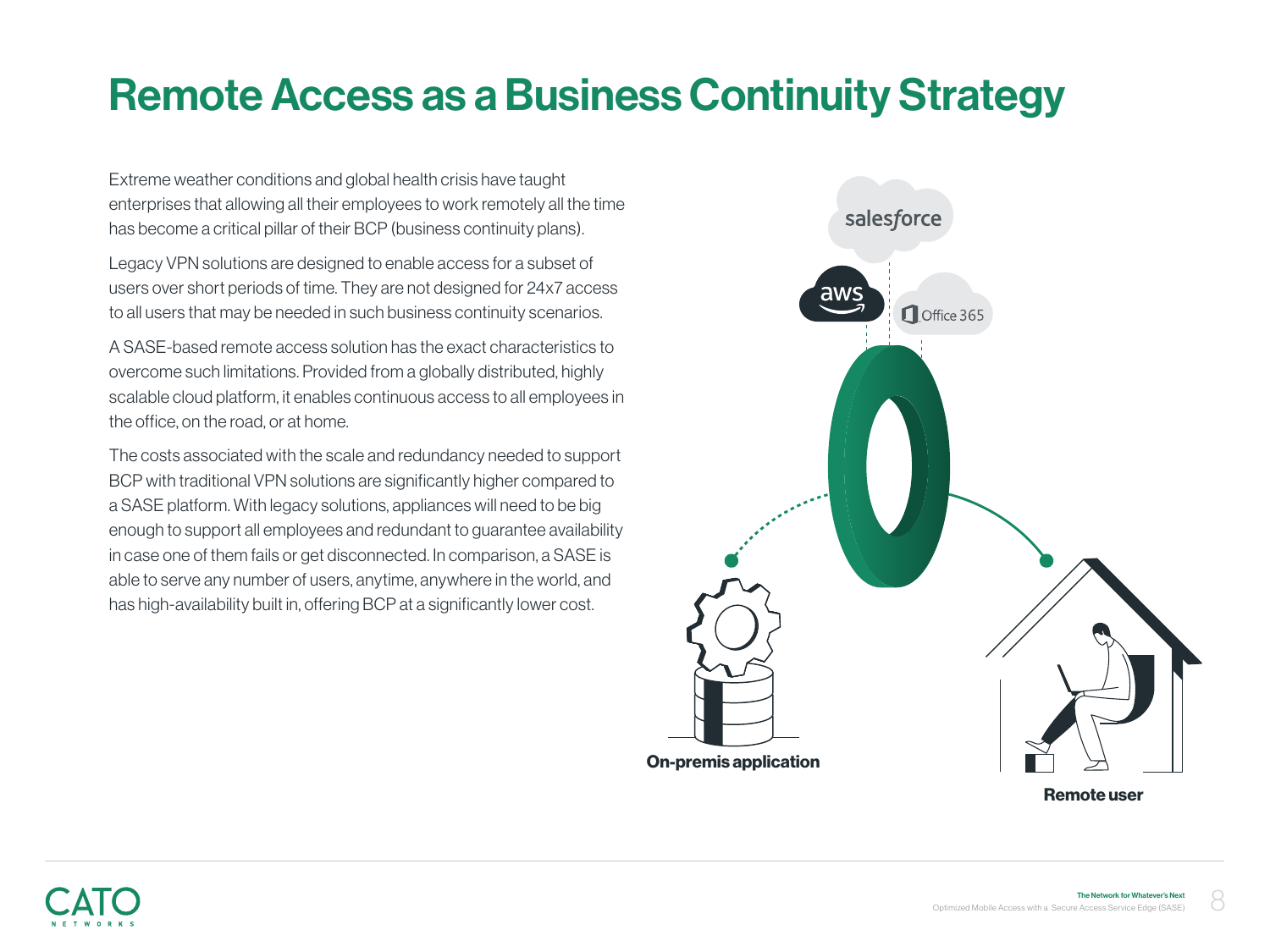Network Network

|                                                       |                                                                                                                                                                            | <b>Direct Access</b> | <b>Legacy VPN</b> | <b>SASE</b> |
|-------------------------------------------------------|----------------------------------------------------------------------------------------------------------------------------------------------------------------------------|----------------------|-------------------|-------------|
| <b>Global Coverage</b>                                | Does the solution include a globally optimized<br>network? With a global network, the mobile<br>user experience improves by avoiding the<br>delays of the public Internet. | <b>No</b>            | <b>No</b>         | Yes         |
| <b>Optimized WAN Access</b>                           | Does the solution optimize middle-mile traffic to<br>reduce latency and packet loss?                                                                                       | <b>No</b>            | <b>No</b>         | Yes         |
| <b>Optimized Cloud</b><br><b>Access</b>               | Does the solution deliver traffic as close<br>as possible to a cloud datacenter provider<br>(AWS, Azure) and to key cloud applications<br>(Office365, Salesforce,)?        | <b>No</b>            | Yes <sup>*</sup>  | Yes         |
| <b>Seamless Multicloud</b><br><b>Support</b>          | Does the solution provide access to multiple<br>cloud datacenter services from a single login?                                                                             | <b>No</b>            | Yes*              | Yes         |
| <b>High Availability</b>                              | Does the solution come standard with highly<br>available access by design?                                                                                                 | Yes                  | <b>No</b>         | Yes         |
| <b>Business Continuity</b>                            | Does the solution support 24x7 connectivity to<br>all users by design?                                                                                                     | No.                  | No.               | Yes         |
| <b>Integrated Network-</b><br><b>based Protection</b> | Does the solution include a network-based<br>protection for all clients against malware,<br>phishing and advanced threats?                                                 | <b>No</b>            | Yes*              | Yes         |
| <b>WAN Traffic Inspection</b>                         | Does the solution secure mobile WAN traffic<br>against the same threats?                                                                                                   | <b>No</b>            | Yes               | Yes         |

Security

### **Mobile Access** Comparison

Setup

| <b>Multi-factor</b><br><b>Authenticaiton</b>        | Does the solution improve access security<br>by authenticating users with more than a<br>password?            | Yes       | Yes       | Yes |
|-----------------------------------------------------|---------------------------------------------------------------------------------------------------------------|-----------|-----------|-----|
| <b>Consolidated User</b><br><b>Management</b>       | Does the solution provide seamless<br>management of mobile and fixed users?                                   | <b>No</b> | <b>No</b> | Yes |
| <b>Resource-based</b><br><b>Access Restrictions</b> | Does the solution restrict access by IP address,<br>host or application?                                      | <b>No</b> | <b>No</b> | Yes |
|                                                     |                                                                                                               |           |           |     |
| <b>Dedicated Client</b>                             | Does the solution provide a software client for<br>access from a mobile device?                               | <b>No</b> | Yes       | Yes |
| <b>Third Party Client</b>                           | Does the solution provide access from any<br>device capable of establishing an IPsec, SSL, or<br>DTLS tunnel? | Yes       | Yes       | Yes |
| <b>User Provisioning</b>                            | Does the solution integrate with a company's<br>LDAP server to simplify user account creation?                | <b>No</b> | Yes       | Yes |
| <b>Clientless Access</b>                            | Does the solution providre secured access<br>from a browser?                                                  | <b>No</b> | <b>No</b> | Yes |

\* Requires backhauling the traffic to the datacenter before capability can be applied. Increases latency and impacts user experience.